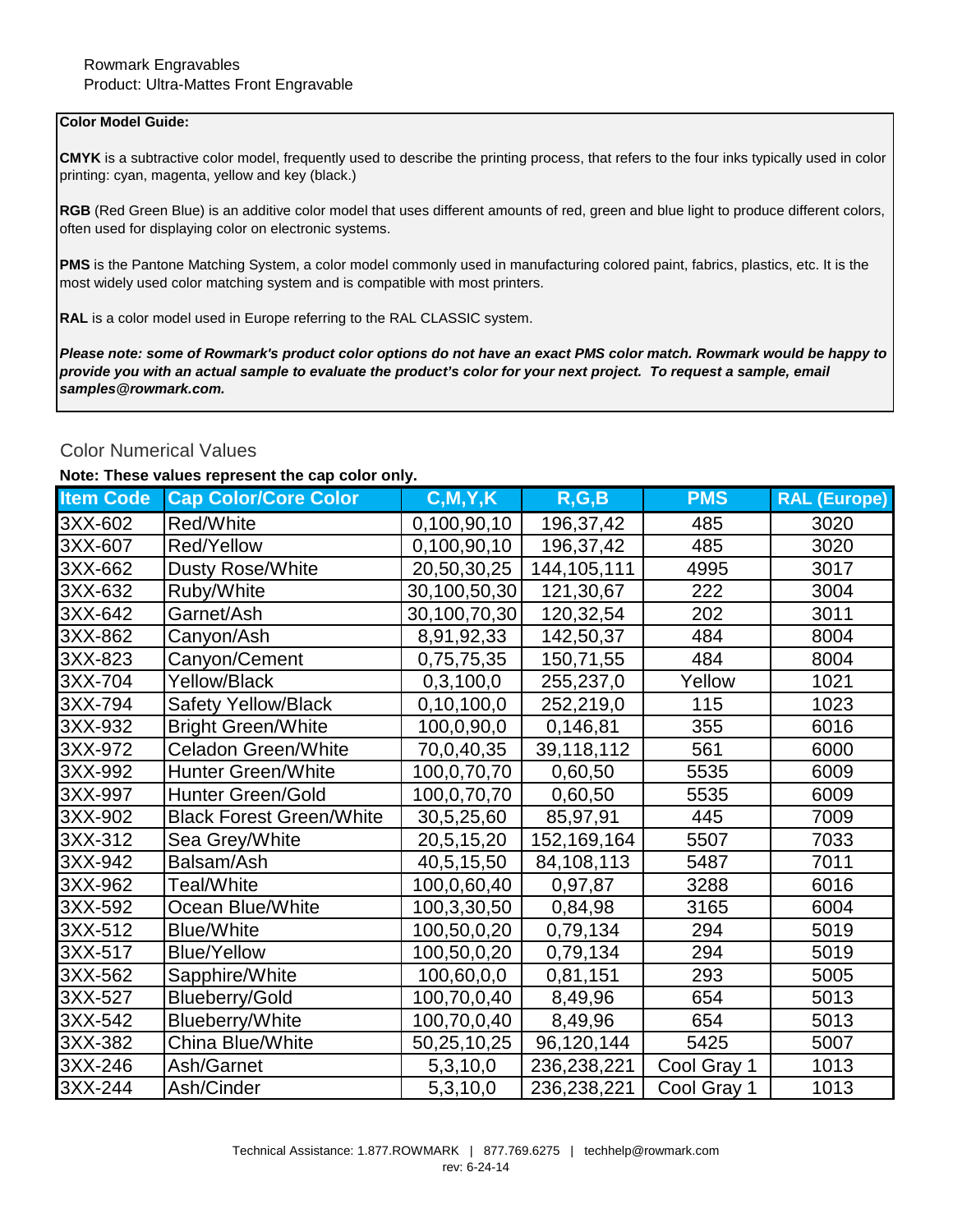Rowmark Engravables Product: Ultra-Mattes Front Engravable

| 3XX-218 | Sandalwood/Canyon          | 5,5,10,0      | 236, 233, 219 | Warm Gray 1  | 1013 |
|---------|----------------------------|---------------|---------------|--------------|------|
| 3XX-219 | Sandalwood/Balsam          | 5,5,10,0      | 236,233,219   | Warm Gray 1  | 1013 |
| 3XX-814 | Parchment/Black            | 5, 3, 13, 5   | 226,226,203   | 4545         | 1013 |
| 3XX-228 | Ivory/Dark Brown           | 0,5,25,0      | 253,237,184   | 7499         | 1014 |
| 3XX-832 | Beige/White                | 0,15,35,25    | 181,158,126   | 465          | 8025 |
| 3XX-838 | Beige/Dark Brown           | 0,15,35,25    | 181, 158, 126 | 465          | 8025 |
| 3XX-802 | Taupe/White                | 0, 10, 10, 40 | 150,138,133   | 437          | 7048 |
| 3XX-595 | Driftwood/Alpine           | 0,0,0,50      | 131,130,129   | 423          | 7031 |
| 3XX-206 | White/Red                  | 0, 0, 0, 0    | 255,255,255   | Trans. White | 9016 |
| 3XX-205 | <b>White/Blue</b>          | 0, 0, 0, 0    | 255,255,255   | Trans. White | 9016 |
| 3XX-204 | <b>White/Black</b>         | 0, 0, 0, 0    | 255,255,255   | Trans. White | 9016 |
| 3XX-217 | <b>White/Gold</b>          | 0, 0, 0, 0    | 255,255,255   | Trans. White | 9016 |
| 3XX-236 | Cement/Garnet              | 0,0,0,20      | 194,193,193   | Cool Gray 3  | 9006 |
| 3XX-238 | Cement/Canyon              | 0,0,0,20      | 194,193,193   | Cool Gray 3  | 9006 |
| 3XX-392 | Graphite/White             | 0,0,0,70      | 96,93,92      | Cool Gray 10 | 7043 |
| 3XX-413 | Cinder/Clay                | 40,35,40,50   | 87,87,83      | 418          | 7022 |
| 3XX-432 | Cinder/White               | 40,35,40,50   | 87,87,83      | 418          | 7022 |
| 3XX-302 | <b>Charcoal Grey/White</b> | 0,0,0,85      | 67,63,61      | 411          | 7024 |
| 3XX-842 | Dark Brown/White           | 80,90,100,40  | 53,36,32      | 476          | 8019 |
| 3XX-423 | <b>Black/Silver</b>        | 60,0,20,100   | 18,21,20      | <b>Black</b> | 9005 |
| 3XX-402 | <b>Black/White</b>         | 60,0,20,100   | 18,21,20      | <b>Black</b> | 9005 |
| 3XX-407 | <b>Black/Yellow</b>        | 60,0,20,100   | 18,21,20      | <b>Black</b> | 9005 |
| 3XX-417 | <b>Black/Gold</b>          | 60,0,20,100   | 18,21,20      | <b>Black</b> | 9005 |
| 3XX-774 | Vintage Gold/Black         | 37,56,99,21   | 124,95,41     | 464          | 1036 |
| 3XX-384 | Vintage Silver/Black       | 0,0,0,25      | 182, 181, 180 | 428          | 7004 |

| <b>Core Color</b> | C, M, Y, K   | R, G, B     | <b>PMS</b>   | <b>RAL (Europe)</b> |
|-------------------|--------------|-------------|--------------|---------------------|
| Red               | 0,100,90,10  | 196,37,42   | 485          | 3020                |
| Garnet            | 30,100,70,30 | 120,32,54   | 202          | 3011                |
| Ash               | 5,3,10,0     | 236,238,221 | Cool Gray 1  | 1013                |
| Canyon            | 8,91,92,33   | 142,50,37   | 484          | 8004                |
| Yellow            | 0,3,100,0    | 255,237,0   | Yellow       | 1021                |
| <b>Balsam</b>     | 40,5,15,50   | 84,108,113  | 5487         | 7011                |
| <b>Blue</b>       | 100,50,0,20  | 0,79,134    | 294          | 5019                |
| White             | 0, 0, 0, 0   | 255,255,255 | Trans. White | 9016                |
| Cinder            | 40,35,40,50  | 87,87,83    | 418          | 7022                |
| <b>Dark Brown</b> | 80,90,100,40 | 53,36,32    | 476          | 8019                |
| <b>Black</b>      | 60,0,20,100  | 18,21,20    | <b>Black</b> | 9005                |
| Silver            | 0,0,0,20     | 210,211,213 | 441          | 7040                |
| Gold              | 0,20,60,20   | 210,174,109 | 465          | 1024                |
| Clay              | 0,3,5,20     | 210,204,200 | Cool Gray 3  | 1019                |
| <b>Cement</b>     | 0,0,0,20     | 194,193,193 | Cool Gray 3  | 9006                |
| <b>Alpine</b>     | 5,0,5,15     | 208,216,212 | 5455         | 7038                |